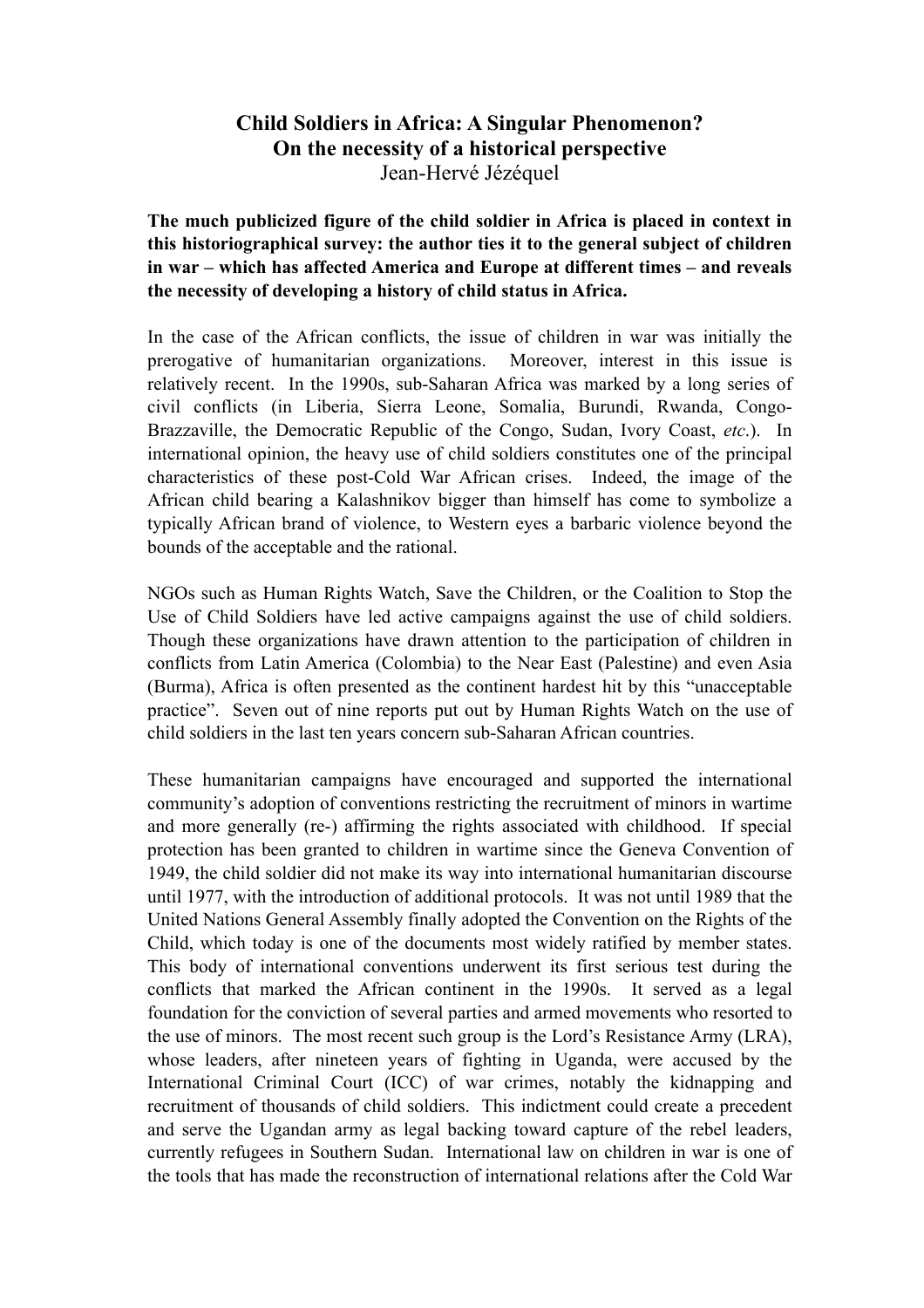possible.

Humanitarian and juridical discourses have also influenced the production of knowledge about children in war. They have essentially skewed it toward imperatives of denouncing those behind the violence and the victimisation of children. These discourses are themselves shaped by the prescriptive and normative approaches underlying the actions of humanitarian organisations in the field: how to reintegrate children into the social and economic fabric as well as an educational structure; how to help care for their psychological disorders; how to restore childhood to those deprived of it.

These humanitarian intentions toward children in war must however be placed back in the context of a broader discursive field. A great part of the discourse on the African conflicts of the last few decades put forth by actors on the international scene has tended to treat these crises as criminal undertakings whose primary, if not only, motivations were predation and the accumulation of riches. In this context, denouncing the use of child soldiers as a barbaric and criminal practice can be seen as part of a trend toward the depoliticisation and criminalisation of the nature of the African conflicts. By pointing out this connection, I do not seek to discredit the findings of "experts" with ties to the humanitarian world. It seems useless and even a bit dishonest to denounce, as others have done, the simplicity or caricatural character of the studies carried out by these humanitarian organizations. It appears that on the one hand they are influenced to a great extent by short or medium-term imperatives to action and that on the other, they fit into a programme of criminalising African violence.

The object of this article is above all historiographical. It does not develop any specific case for study, nor does it unveil any new approach to the issue of child soldiers. It intends more modestly to show the extent to which a knowledge of history and, more generally, of the social sciences, can nurture, supplement, and revise humanitarian discourse on the issue of child soldiers. In doing so, it also sheds light on darker corners or unconsidered areas of contemporary historical knowledge and calls for new research on the problems of children in Africa. This historian, seeking to set back in context the use of child soldiers as part of a longer development and to integrate it into a more accurate and precise history of childhood, seems, in this case at least, to have something to say. Beyond the question of child soldiers, this contribution to the dialogue calls on historians to look into a series of issues which have been but superficially addressed and which today merit all our attention.

Cross-examining the histories of Africa and the West permits us first to deconstruct the discourse that makes the child soldier a foreign category, exclusively the product of contemporary African crises. By considering more deeply the entire span of the continent's history, we can seek to understand the characteristics of the recourse to children in contemporary conflicts. It is an opportunity to call for a historical enquiry that will re-establish continuities between times of peace and those of war.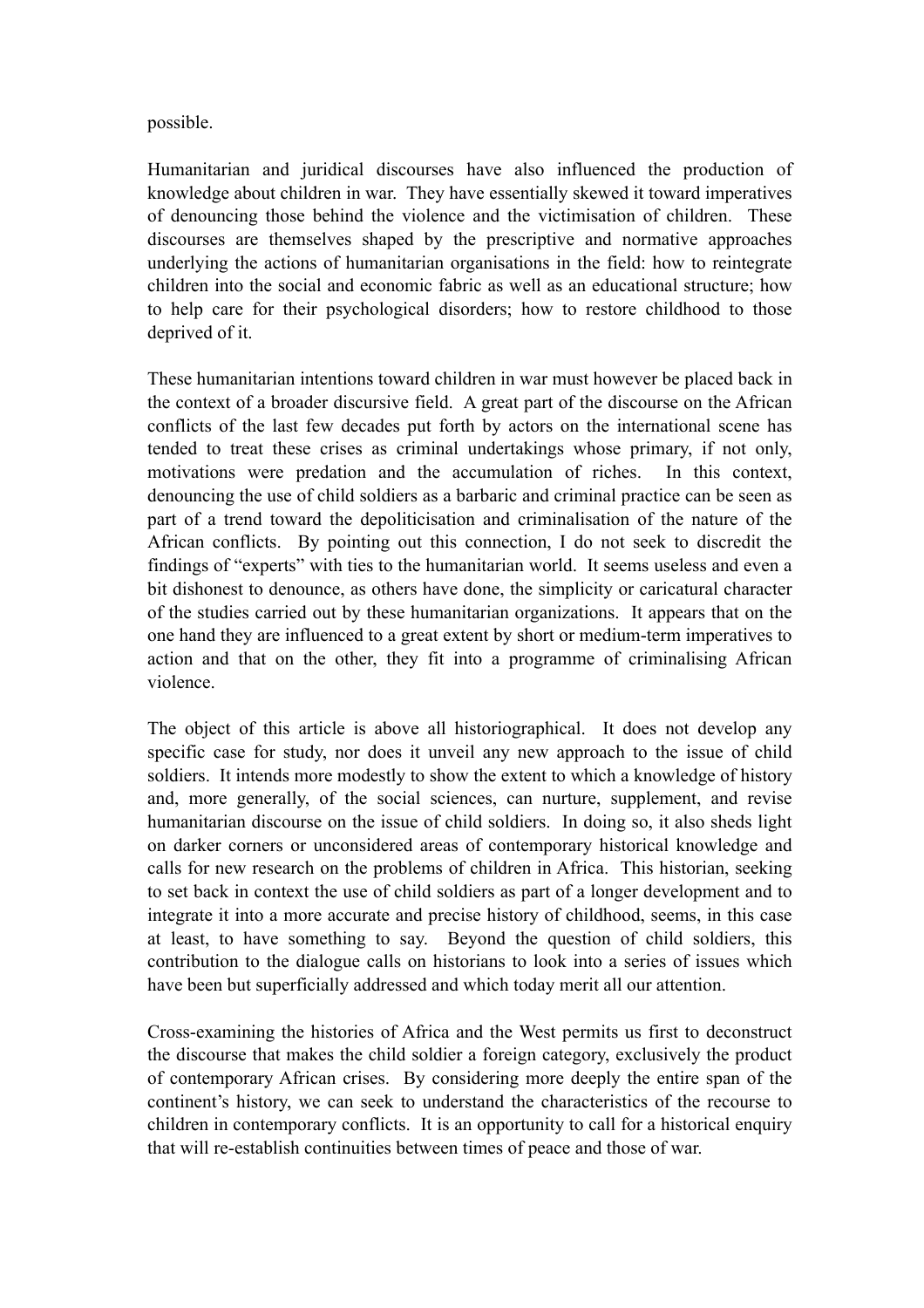### The Child Soldier: A Brutality of the Other?

The child soldier has become the symbol of an African continent adrift, a "heart of darkness" decidedly alien to Western modernity. It has become the object of a new "humanitarian crusade" and a Western neo-interventionism with many moralistic similarities to the civilising missions of preceding centuries. The sincerity of humanitarian commitment aside, it must be understood that children constitute a central issue in efforts to legitimise Western interventions in Africa. The international community's massive military and financial intervention in Sierra Leone, which today has led to the country being made a United Nations protectorate, was founded in part on the necessity of aiding child victims of the conflict.

Does the African continent really have a regrettable monopoly on the use of child soldiers, an intolerable brutality against which Western neo-interventionism justifies itself? Here the historian may introduce into the debate on children in war comparative heuristic perspectives. Humanitarian discourse, anchored in the present, makes the child soldier a symptom of postcolonial African crises. It has difficulty perceiving the unfortunately almost "commonplace" nature of the "instrumentalization of children" in times of war. Child warriors are no more the prerogative of the African continent than they are simply the expression of crises today affecting Southern countries in their transition to modernity.

To corroborate this, it is not even necessary to go back as far as the Children's Crusade of the 13th century. Sabina Loriga reminds us that in Prussia, the "*Kantonsystem* introduced in 1733 by Frederick Wilhelm the First, the Soldier-King, required all male subjects to undergo military training two or three months per year

from the age of 10 onwards" . Historians of Western civilization have also highlighted the fact that in the great conflicts of the  $19<sup>th</sup>$  and  $20<sup>th</sup>$  centuries, the child was at once the author and the specific victim of wartime violence. In the course of their respective works, Eleanor Bishop, Emmy Werner and Dennis Keesee have often emphasized the role of "soldier boys" in the American Civil War. In France, the findings of Stéphane Audoin-Rouzeau on the First World War showed how many children were victims of directed acts of violence quickly passed over in silence to avoid heightening any resulting trauma. In Germany, Guido Knopp wrote a very interesting monograph on the use of children in the Nazi army. From these different works emerges the idea that in times of conflict, children are sometimes at once victims and agents of violence. Historian Tara Zahra has brought to light how, in the context of a more covert conflict, the nationalisms of Czechs and Germans competed for children during the two world wars, ready to tear them from their families in the name of the nation's right to property. In Africa itself, colonial violence also made the child a target of choice. During pacification campaigns, French officers took care to capture children, preferably the offspring of local leaders, in order to send them to school and convert them to the coloniser's creed. In French Sudan (now Mali), one of the first schools founded by the colonial administration long went by the name of the "School of Hostages" before being rechristened the "School of the Sons of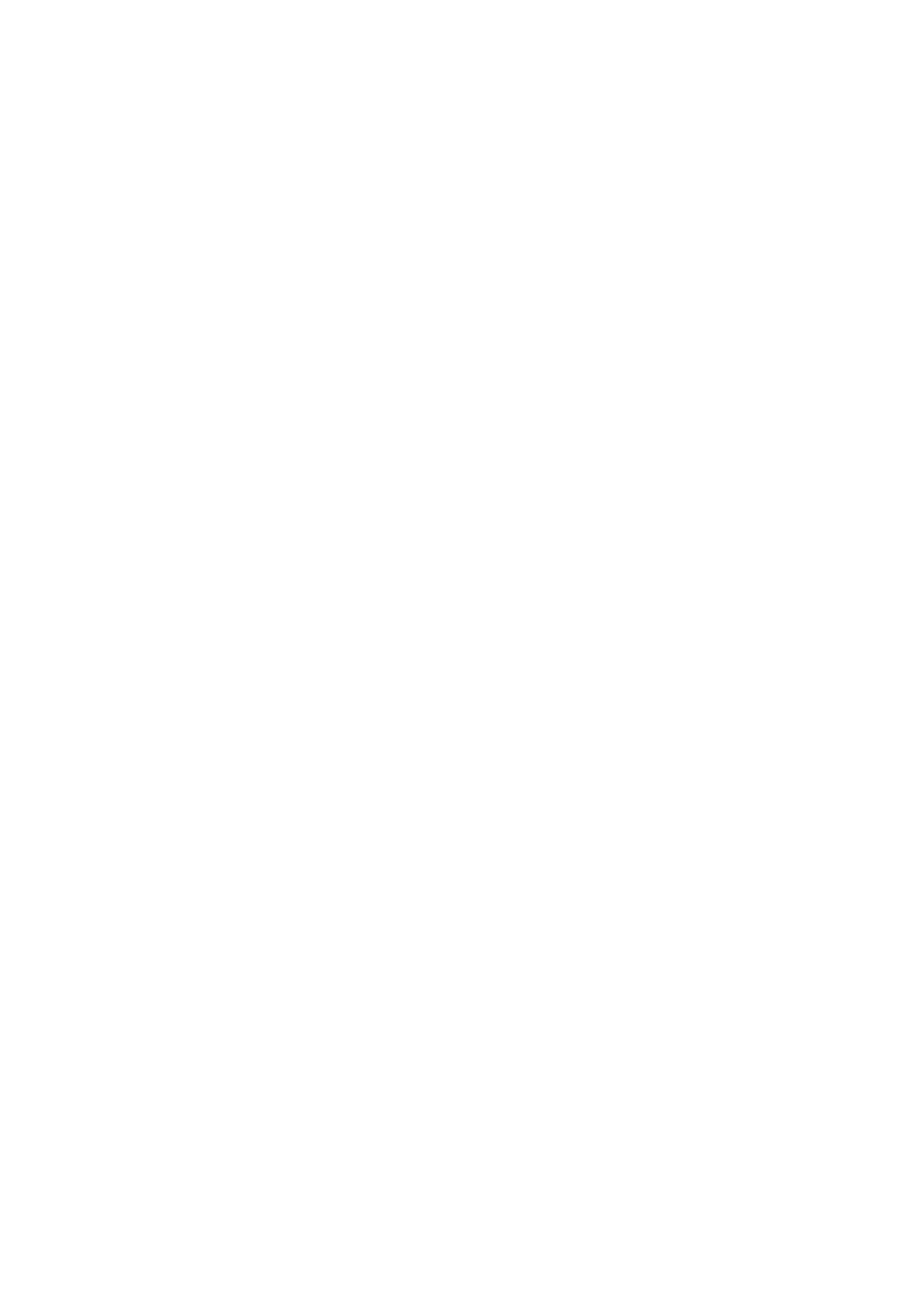Chieftains" after the conquest. During the first years of colonization, while the "pacification campaigns" still raged, compulsory schooling by administrative conscription was frequently seen as kidnapping. Thus, in his memoirs, former teacher and Nigerian politician Boubou Hama tells of how his own mother experienced his forced departure for school as an occasion for bereavement.

Colonial suppression of revolts or protests has sometimes targeted children in a very

violent manner. In Namibia, at the beginning of the  $20<sup>th</sup>$  century, German soldiers received the order to spare no one among the Hereros: German General von Trotha had expressly commanded his troops to execute any Herero child or woman who ventured from the Kalahari Desert in an attempt to return to colonized lands. In 1950s Kenya, a policy in the suppression of the Mau Mau uprising was specifically aimed at Kikuyu children, who were imprisoned in camps where special rituals were to cleanse them of their Mau Mau indoctrination. To ensure a return to a more lasting colonial order, the British authorities agreed on the idea of "preserving" and "cleansing" the younger generation of Kikuyu. The Mau Mau movement had enrolled young children, initiating them from 8 years of age into the rites of their oath and later assigning them diverse tasks (reconnaissance, domestic chores in the camps,

and sometimes combat) .

Recruitment or targeting of children in times of war is not therefore uniquely African, but constitutes a widespread phenomenon. The almost sadly commonplace character of the instrumentalization or targeting of children in periods of conflict must nevertheless not keep us from calling attention to and understanding a certain number of characteristics linked to the history of the African continent.

## Toward a Long View of the History of Children in Africa

Our detour via the histories of Western societies and colonial periods allows us to see that violence done to children during African conflicts has nothing very unique about it, or at least that it in no way indicates any barbaric atavism exclusive to African societies. Nevertheless, children, whether agents or victims of violence, seem to play a more central role in the conflicts of post Cold War sub-Saharan Africa than in others. If the existence of child soldiers is not a new event, it holds a more significant place in Africa than elsewhere.

This fact is, however, contested by a certain number of authors who justly point out that the phenomenon of child soldiers is not unique to Africa. What changes instead is the discourse surrounding the children. During the American Civil War or the First World War, the participation of child soldiers was promoted and perceived through a very specific discursive register, that of the child hero. The actions of these children were "heroicised" and their eventual deaths seen as sacrifices in the name of a greater good, often the nation's. Conversely, the participation of child combatants in the African wars is always perceived in a negative manner, through the registers of the victimised child and the stolen childhood. No higher value or greater good can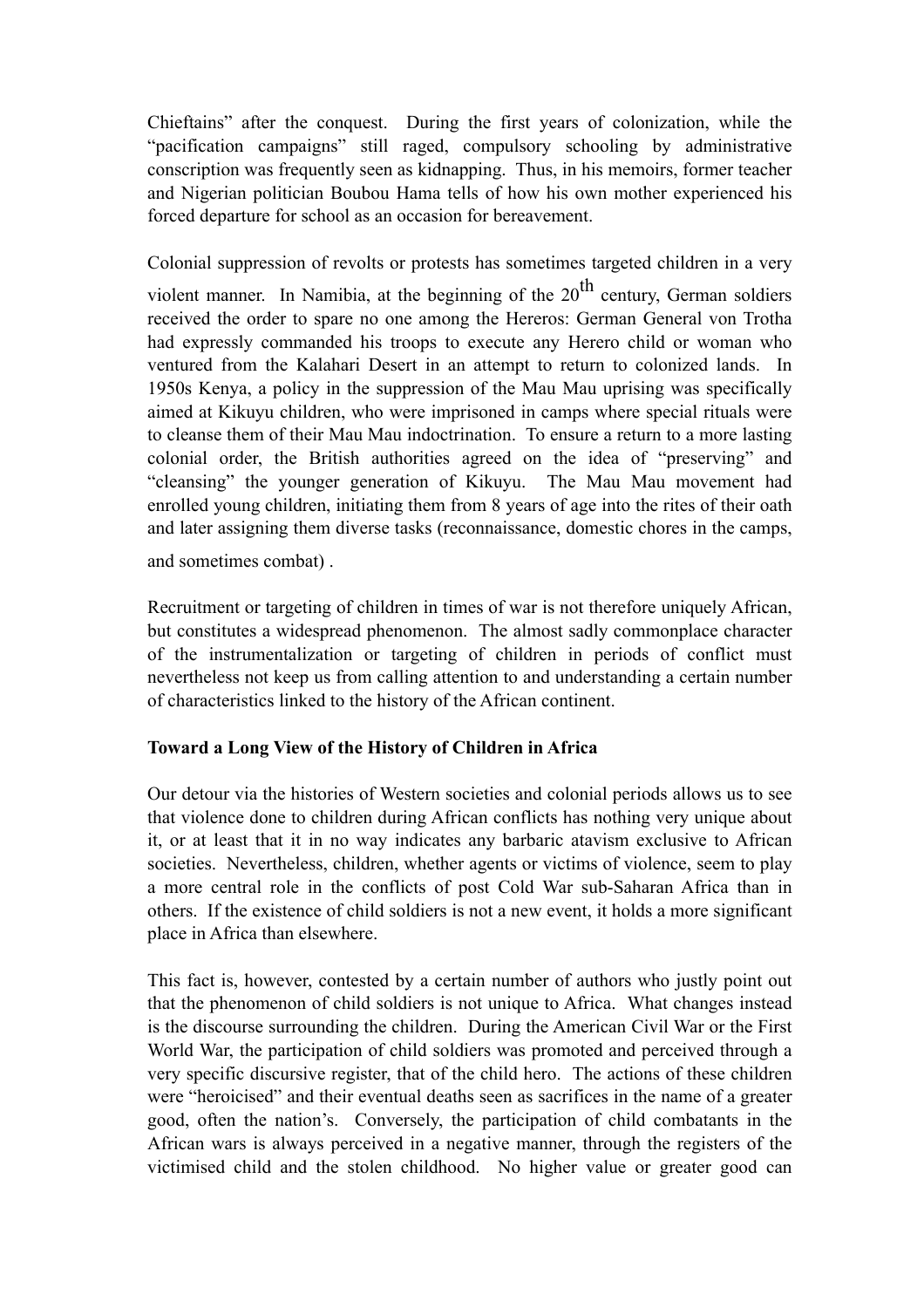legitimise resorting to children, whose involvement in war is essentially viewed as the result of violence or manipulation on the part of adults. The work of Paul Richards and Peter Krijn has however shown that African child soldiers possess a political consciousness and their enlistment, even under coercion, sometimes reflects a strategy to ensure their own survival or that of their loved ones. What is more, while European societies have largely obliterated acts of violence done to children from historical memory, such acts are often foregrounded in African conflicts. Their condemnation thus participates in legitimising the interventionist temptations of a readily moralistic West with a short memory. When reintegrated into the long history of the Western gaze on the continent, this kind of discourse contributes to rekindling the image of a barbarous Africa, the dark reflection whose image reassures Western societies in their conviction of representing a more advanced civilisation. Though this kind of critique makes sense, it is not however exclusive of other explanations that take into account the use of child soldiers with reference to certain characteristics of contemporary African history.

The international organisations involved in conflict resolution have also tried to understand the significance of child soldiers in sub-Saharan African conflicts. The widespread distribution of light arms is frequently presented as one of the chief means of recruiting child soldiers: the possibility of easily acquiring firearms as "light" and destructive as the AK-47 explains the recourse to children, suddenly capable of being transformed into killing machines no matter their physical strength. This premise has nevertheless been brought into question by specialists who call attention to the fact

that contemporary firearms are not necessarily lighter than those of the  $19<sup>th</sup>$  century. Another line of reasoning maintains that children do not feel fear due to a lack of awareness, and it is easier to obtain absolute loyalty from them. This theory, whose pertinence is not always obvious, nevertheless fails to explain why child soldiers are turned to more often today than before in Africa.

Obviously, a historical perspective is needed to restore a diachronic dimension in which the use of child soldiers in the conflicts of sub-Saharan Africa takes on another meaning. More specifically, it seems that we cannot understand the phenomenon of child soldiers without re-contextualising it in the larger frame of a middle-to-long historical view of children in African society.

It is first of all necessary to remind ourselves that children are not simply a biological group, but constitute a social group whose history differs depending on whether we are in Europe or Africa. Philippe Ariès maintained that the perception of childhood as a state of innocence and as a condition separate from that of adulthood was a relatively recent one peculiar to Western society. Despite recent challenges, his work has had the merit of suggesting that children were a group whose historicity should be restored. The notion of a legal age, as central to Western societies as to the international agreements prohibiting the use of child soldiers, still struggles to be applied in African societies. This notion probably began making its way into these societies during the colonial period, but there has been a shortage of studies measuring the changes provoked by the juxtaposition of multiple models of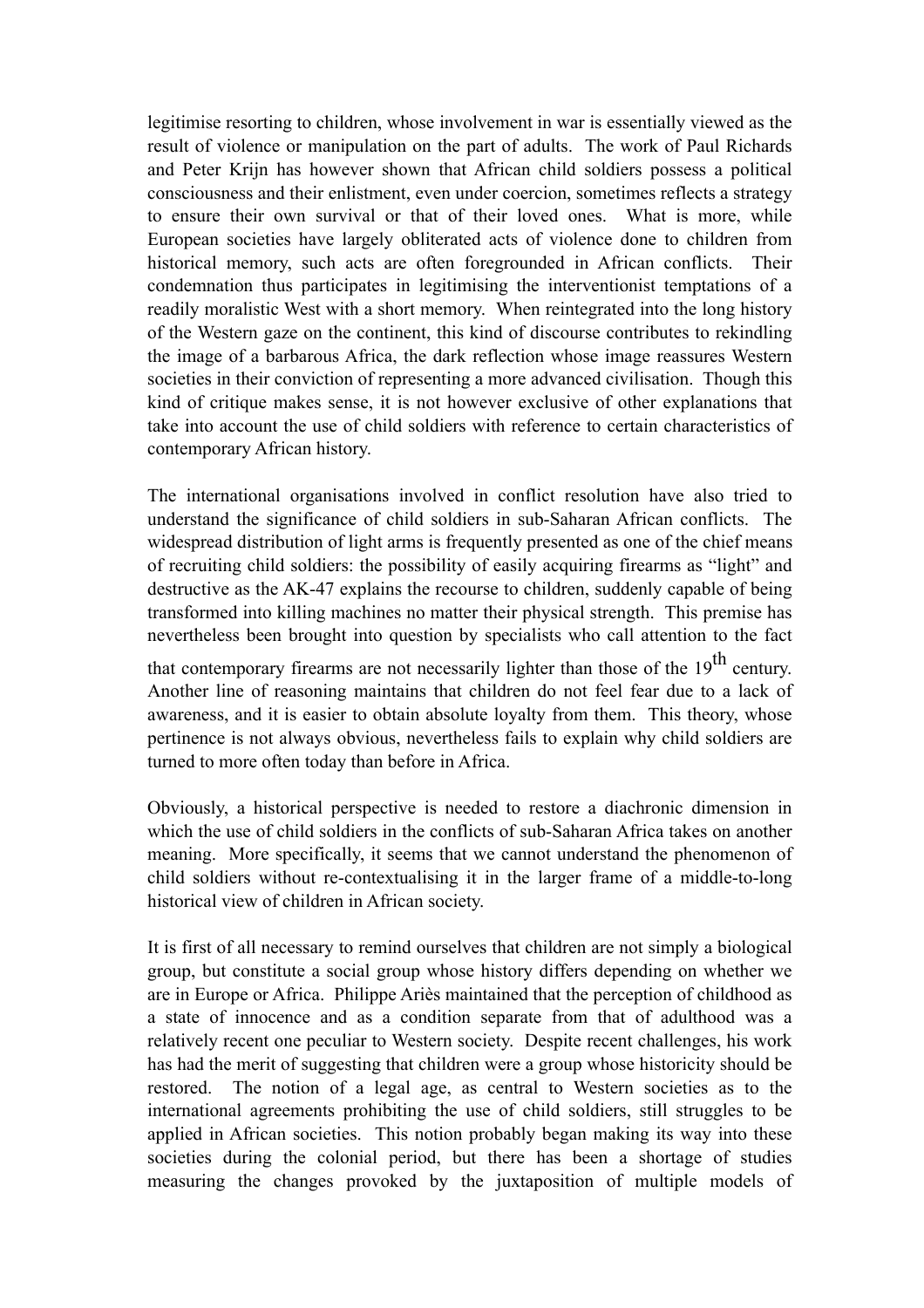childhood. African societies have developed and often preserve their own models of childhood. The work of such anthropologists as Marian Ferme has made it clear that childhood in sub-Saharan Africa is often considered a moment of ambiguity, a hybrid and unstable state. Similarly, the relationship of children to warfare did not undergo the same developments in the West as in Africa. According to Sabrina Loriga, the question of a legal age for soldiers in the West was only raised in the second half of the  $17<sup>th</sup>$  century, for two essential reasons: the increased mortality rate among younger soldiers, and officers' difficulties in controlling their younger charges. In the 19<sup>th</sup> century, "in a few years all over Europe, children would be expelled from the army in favour of a separate premilitary preparatory system [...]. The association between war and the 'manliness' of youths thus evolved slowly over the course of the  $19<sup>th</sup>$  century, to spread and gain force only in the first decades of the  $20<sup>th</sup>$ . Beyond Europe, this renewed relationship between children and war in the West was largely responsible for the drafting of international conventions on child status. Nothing, however, leads us to believe that this recent Western phenomenon, which experienced severe violations during the conflicts of the  $20<sup>th</sup>$  century, affected the African continent.

The difference between the histories of childhood in Africa and in the West cannot simply be expressed in terms of diverse perceptions of the nature of childhood. The economic structures of each also integrate the child in very different ways. Since the end of the 19th century, Western societies have tended to remove children from systems of production to shape them as consumers in their own right. In African societies, children represent a significant part of the workforce that it is important to know how to mobilise. Among other studies, the work of Sara Berry on economic transformations and the notion of transmission in Yoruba societies clearly shows that relations between children and parents have developed, but that the perception of the child as a potential part of the workforce still remains quite strong.

Historians are also interested in the specificities of mobilising children as a workforce in African societies. Some authors stress that the slave trade deprived many societies of their workforces and forced them very early on to resort not only to female labour, but also that of young children to meet the community's needs. The slave trade's terrible toll could therefore explain why African societies have made the child an important resource, a source of labour that could be mobilized in times of peace and war alike. This argument is far from being accepted by all historians studying the slave trade. Aside from the fact that slavery affected different African societies neither in the same way nor to the same degree, some historians have remarked that children were themselves victims of the trade. David Eltis estimates, for example, that between one-quarter and one-third of the slaves exported to the New World were children under fourteen. For Paul Lovejoy, gender more than biological age formed the dividing line between exported slaves and those for local use. He estimates that in

the 19<sup>th</sup> century, the victims of the transatlantic trade were 70% male, with a rising number of children. The development of slavery in Africa itself, whether partnered or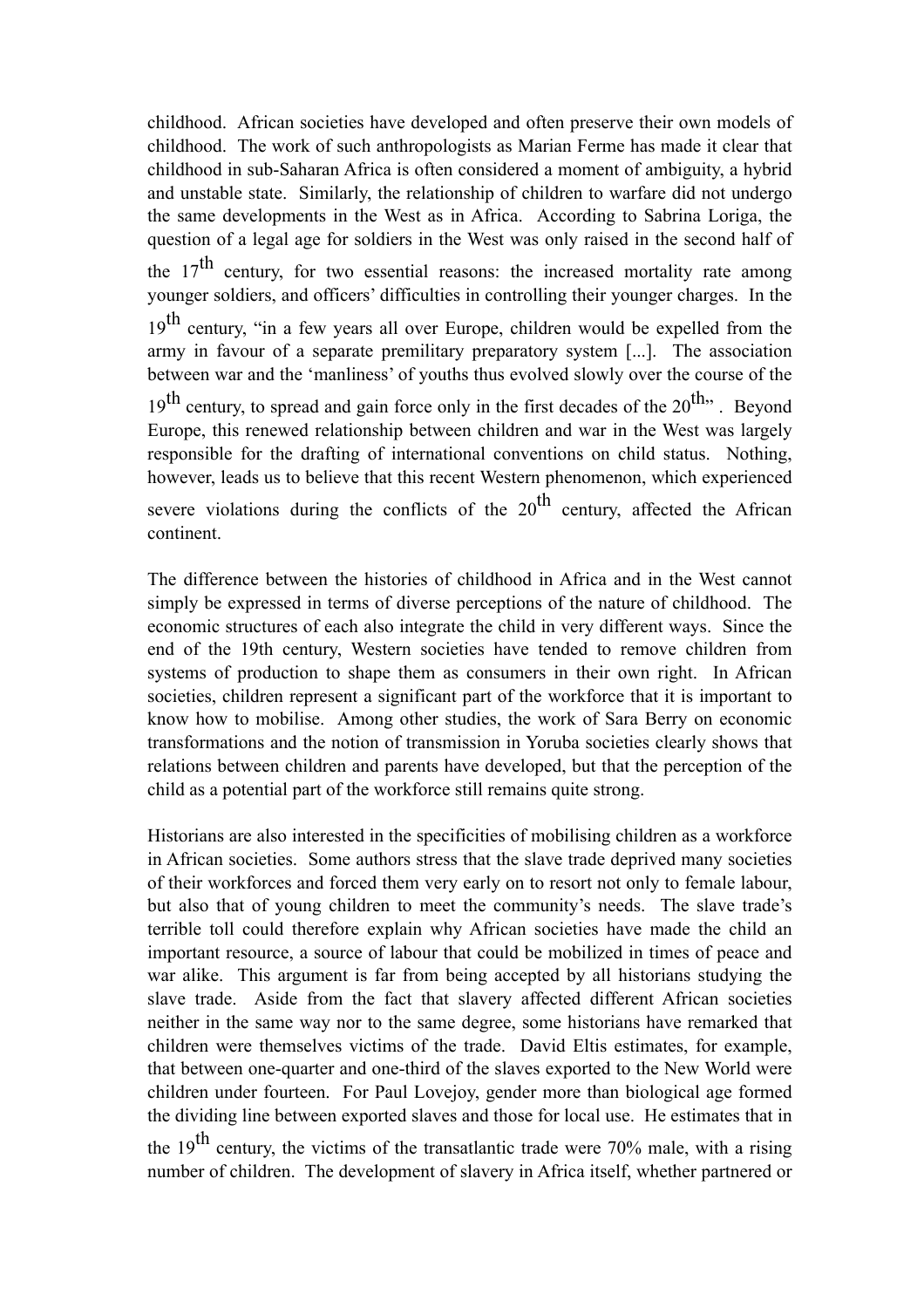not with the transatlantic trade, made the child a target of choice in the tactics of capture and mobilisation of the workforce.

The work of Rosalind Shaw on memories of slavery in Sierra Leone showed that oral traditions and tales were full of stories of children being kidnapped by animals of the bush. These narratives doubtlessly reflect the fear of having one's child abducted by traders. The impact of the slave trade, and to a greater extent that of pre-colonial slavery, on the child's place in African societies and its possible link to the logic of the instrumentalisation of children in times or peace or war must, however, be studied in a more detailed manner. Distinctions will likely have to be made according to the society and how the trade affected it. We must also ask ourselves whether the abolition of slavery at the moment of colonisation constituted a genuine rupture for child slaves.

According to historians of labour, the abolition of slavery, far from being the simple expression of humanitarian will toward Africa, allowed for the establishment of other forms of mobilisation and exploitation of the African workforce, forms better adapted to the new colonial economies. Beverly Grier emphasizes that during the colonial period in Southern Rhodesia (now Zimbabwe), recourse to child labour was a key link in the colonial economy, in part linked to structures of patriarchal society, and also facilitated by colonial legislation. Hamilton Sipho Simelane arrived at similar conclusions in the case of colonial Swaziland. These two studies are unfortunately relatively isolated and only concern specific cases from southern Africa.

Studies on the history of children in pre-colonial and colonial African societies are lacking. Aside from a few works on specific groups and topics, such as people of mixed-race, or the place of children in colonial propaganda, the historian is confronted by a historiographical void. The topic of youth arouses a certain growing interest among Africanist historians, but they even less often include studies specifically on children. This dearth of works permits considerable imprecision and many generalisations on the history of children in war in Africa. Thus, while Oliver Furley, focusing on his study of the Masai, asserts that the phenomenon of child soldiers was unknown in pre-colonial Africa, David Rosen surmises from the example of Mende societies that using child soldiers was a pre-colonial practice linked to the slave trade. In a report carried out for the Institute for Security Studies, Tom W. Bennet produced one of the few studies that interrogate the use of child soldiers from an explicitly historical perspective. His article, mainly based on secondary sources, reassesses the idea that child soldiers represent an ancient "African tradition." Limited by his sources, the author nevertheless struggles to distinguish the categories of young adult, adolescent, and child, which seriously restricts the reach of his work. In all cases, the authors previously cited based their works on anthropological or historical studies that did not specifically treat the issue of children in war. References to history by contemporary experts appear quite approximate due to the same lack of detailed studies. Aside from the issue of child soldiers, there is an urgent need for history on the topic of children in Africa.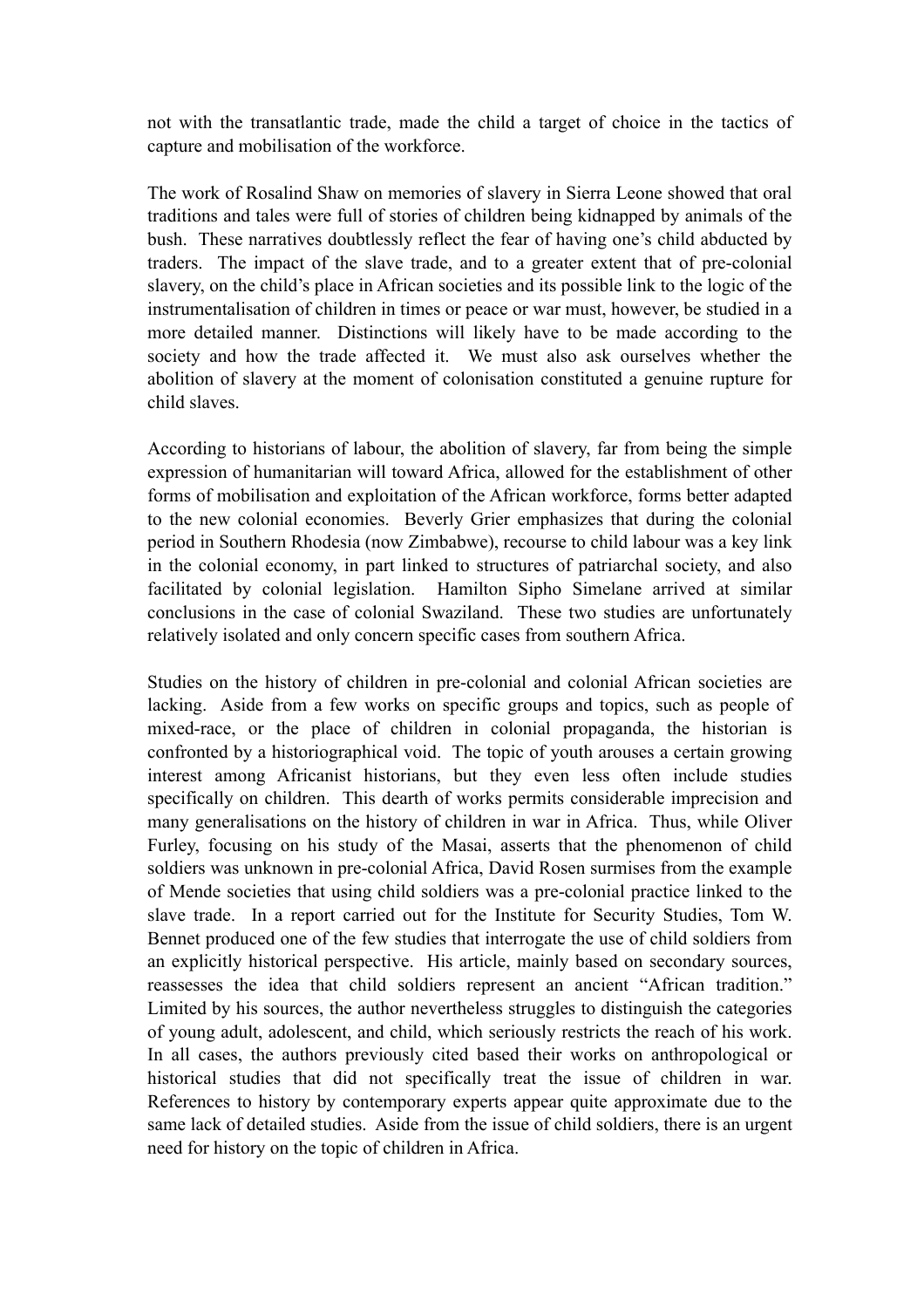Postcolonial dynamics are perhaps a bit better known, especially in the cases of countries in armed conflict. The role played by young combatants and child soldiers in these countries has in fact encouraged sociologists, anthropologists, and political science specialists to question recent history. The works of Abdullah Ibrahim and Patrick Muana on the political mobilisation of the young in Sierra Leone are extremely interesting in this regard. They demonstrate that the recruitment of the young in Sierra Leone during the civil war was in keeping with the consequences of a political culture of violence and the mobilisation of the young by political elites since the 1970s. According to them, the recruitment of child soldiers by politico-military contractors retains similarities with the mobilisation of a child and quasi-submissive workforce in the Sierra Leone diamond mines during peacetime. These works encourage us to tie the issue of child soldiers to a longer history of child labour in colonial and postcolonial African economies.

The omnipresent figure of the child soldier, perceived as an aberration of modern times, prevents us from seeing the continuities in the violence perpetrated on children in times of peace as well as war. Even today the figure of the child miner, exploited in the pit mines of Sierra Leone or the East Congo, does not arouse the same international mobilisation as do child soldiers. However, there are close ties between these two figures of an African childhood.

Finally, we must point out a promising vein of research of gaining ground in political science and anthropology, but which has not really made its way into historical discourse. Researchers like Paul Richards attempt to step outside the discourse of the "victimisation" of child soldiers. While these researchers intend to denounce violence done to children in wartime, they seek as well to show that children are actual agents, capable of deploying their own strategies within the constraints imposed by the dynamics of war. Taking for example the heroes of the film *Turtles Can Fly*, set in a refugee camp in northern Iraq, children appear to be active agents whose margin of manoeuvre proves in the end to be greater than that of older generations. Wartime is marked by reversals through which the elders lose their hold on the young and entire towns pass into the hands of adolescent bands not always kept in line by their leaders. From earlier works such as those of Christian Geffray, it may be seen that for a section of Mozambican youth, involvement in armed movements provides a means of escaping the marginalisation of a society in which social and economic integration has broken down. Such armed movements were a veritable "social warrior corps" in which youths could climb the grades from captive to soldier, a hierarchy of welldefined roles and ranks. Alcinda Honwana extends this reasoning to the younger categories of combatant. Without denying the effects of domination and coercion, she highlights the fact that the young combatants "occupied interstitial social spaces between the adult and juvenile worlds, which conditioned their lifestyles. In these ambivalent spaces, they were not stripped of their capacities for action. Innocent and guilty at the same time, they were more tactical actors." Indeed, in reading the fiction of Ahmadou Kourouma or Ken Saro Wiwa, we are made aware that child soldiers, in spite of violence they might suffer, are not without powers of reason. This is doubtless a still shadowy corner of study, delicate and difficult to explore, but one in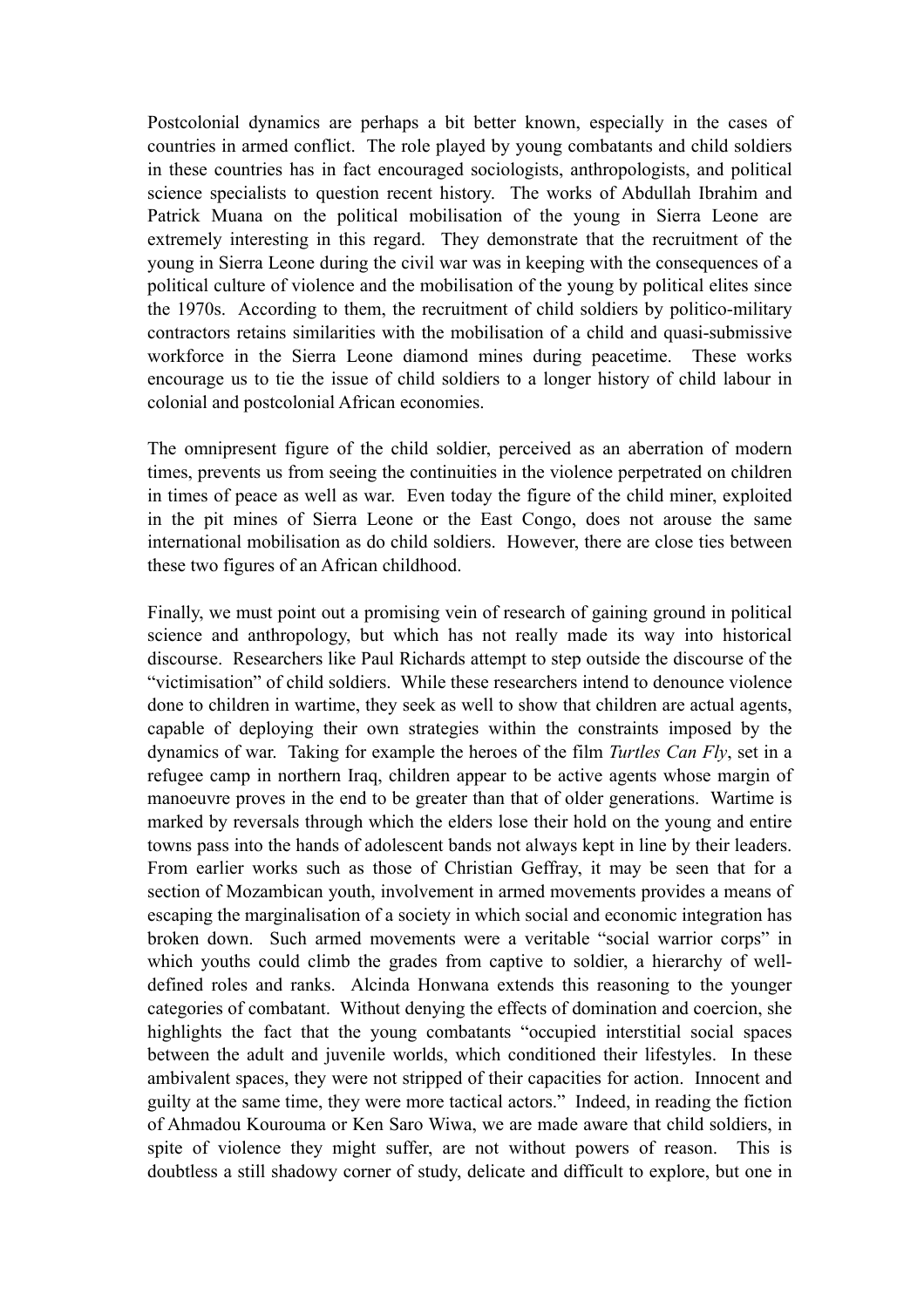which perhaps a better understanding of the involvement of children and adolescents in contemporary Africa is at stake. Today, there is a real need for history for those interested in the issue of children in war in sub-Saharan Africa. A critical look is needed to break with the denunciatory and prescriptive approaches of humanitarian organisations, an approach that has its place but which sometimes obscures the full scope of the phenomenon. A historical approach allows us first of all to relativise the allegedly unique aspects of the African conflicts and to emphasize, unfortunately, the tragic ordinariness of the instrumentalisation of children in war. The historian must also take account of the roles and the particular forms of action taken by child soldiers in the conflicts of the 1990s. We have a long way yet to go in this field and this article has only been able to highlight the timidity of historical works on children in contrast with those on youths, a topic attracting increased inquiry. We are still too illequipped to measure the impact first of the slave trade and then colonisation on sub-Saharan Africa. We can, however, put forward the hypothesis that the study of child soldiers would have greatly benefited from being put back in the context of a longer view of history: the distinction between times of peace and those of war perhaps obscures an understanding of the role and of the instrumentalisation of children in African societies. In this sense, the historian can draw the interest of humanitarian consideration by pointing out the surprising continuities existing between the figure of the child soldier in war and that of the child miner in peacetime.

Jean-Hervé Jézéquel is a holder of the *agrégation* in history and a doctorate from the *École des Hautes Études en Sciences Sociales* (EHESS) [School for Higher Studies in the Social Sciences]. He currently teaches at Emory University. He has recently published "Les enseignants comme élite politique en AOF (1930-1945): des 'meneurs de galopins' dans l'arène politique" in ["Teachers as a Political Elite in French West Africa (1930-1945): 'Leaders of Rascals' in the Political Arena] *Cahiers d'études africaines* [Journal of African Studies], 178, 2005.

See, for example, Ilene Cohn, *Child Soldiers. The Role of Children in Armed Conflicts*, Oxford, Oxford University Press, 1994 ; Peter W. Singer, *Children at War*, New York, Pantheon Books, 2005 ; or Graça Machel, *The Impact of War on Children*. *A Review of Progress since the 1996 United Nations Report on the Impact of Armed Conflict on Children*, London, Hurst, 2001.

By this term we mean to include international institutions, such as United Nations agencies, as well as non- governmental organisations, the media, or even "experts".

See especially the critique of the paradigm of "neo-barbarism" in Paul Richards, *Fighting for the Rain Forest : War, Youth and Resources in Sierra Leone*, Oxford, James Currey & Heineman, 1996.

On the contrary, a number of these studies were based on on-site investigations whose example many historians of Africa might do well to follow.

See, for example, Jean-Hervé Bradol, "L'ordre humanitaire cannibale" [The Cannibalistic Humanitarian Order], *in* Fabrice Weissman (dir.), *À l'ombre des guerres justes* [In the Shadow of "Just Wars": Violence, Politics, and Humanitarian Action, Ithaca, Cornell University Press, 2004], Paris, Flammarion, 2004.

Such historians as Georges Duby et Philippe Ariès feel that the "Children's Crusade" consisted above all of a peasant class marginalised and labelled with the Latin term *pueri*, which then designated people in a situation of dependency.

Sabina Loriga, "L'épreuve militaire" [The Military Experience], in Giovanni Levi et Jean-Claude Schmitt, *Histoire des jeunes en Occident* [History of Youth in the West], Paris, Seuil, 1996, p. 21.

Eleanor C. Bishop, *Ponies, Patriots and Powder. A History of Children in America's Armed Forces, 1776-1916*, Del Mar, The Bishop Press, 1982.

Emmy E. Werner, *Reluctant Witnesses. Children's Voices from the Civil War*, Boulder, Westview, 1998.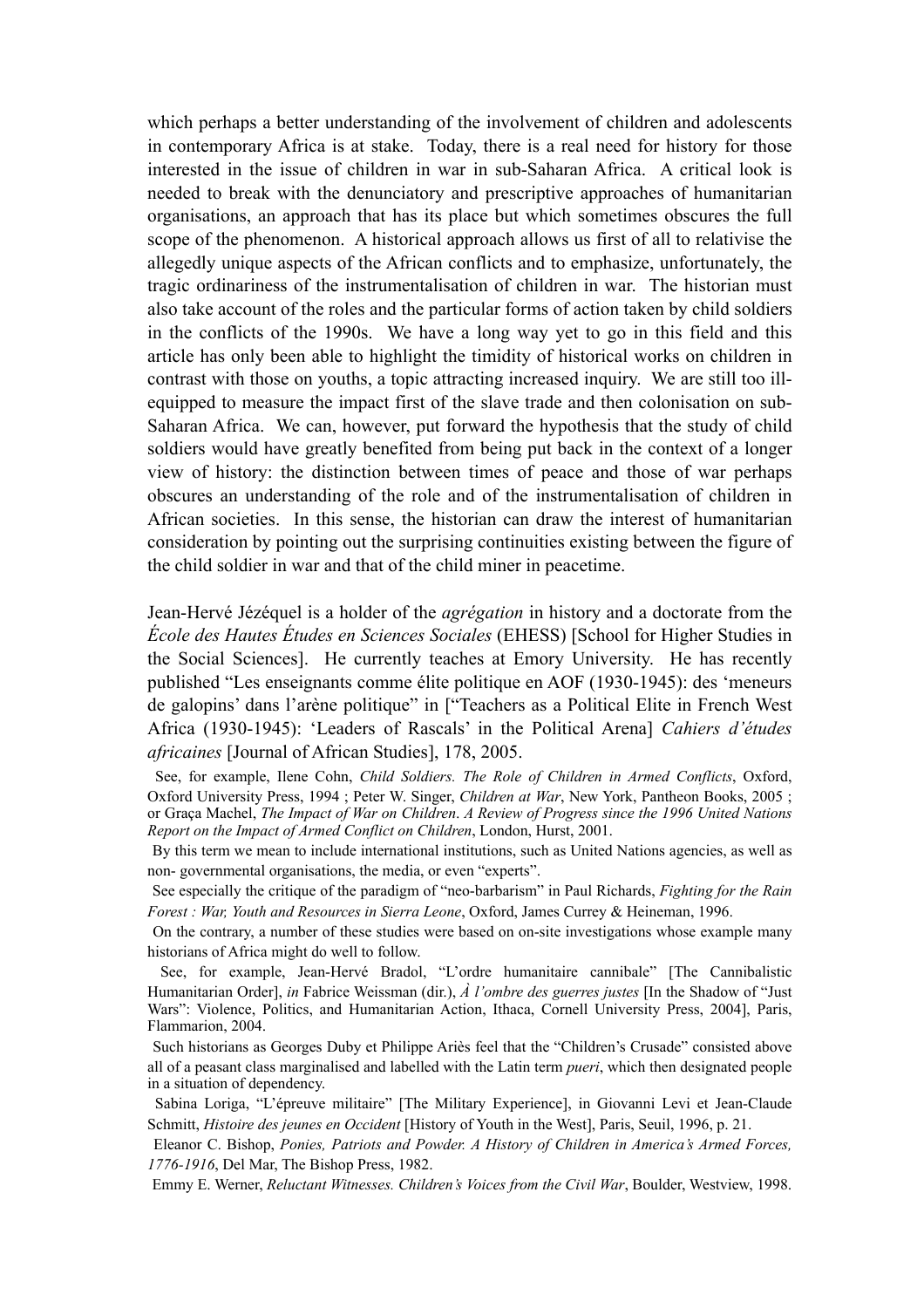Dennis Keesee, *Too Young to Die. Boy Soldiers in the Union Army 1861-1865*, Orange, Publisher's Press, 2001.

See Stéphane Audoin-Rouzeau, *L'Enfant de l'ennemi 1914-1918* [The Enemy's Child], Paris, Aubier, 1995 ; et *id*., *La Guerre des enfants 1914-1918. Essai d'histoire culturelle* [The Children's War: An Essay in Cultural History], Paris, Armand Colin, 1993.

Guido Knopp, *Hitler's Kinder*, Munich, Bertelsmann, 2000.

Denise Bouche, *L'Enseignement dans les territoires français d'Afrique occidentale* [Schooling in the French Territories of Western Africa], Lille, Service de reproduction des thèses, vol. 1, 1977.

See the autobiography of Boubou Hama, *Kotia Nima*, Paris, Présence Africaine, vol. 1, 1969. The story recalls that of Breton peasants who cut their children's hair and putt hem in coffins before their departures for military service (Sabina Loriga, *op. cit*., p. 29).

Caroline Elkins, *Imperial Reckoning. The Untold Story of Britain's Gulag in Kenya*, New York, Henry Holt & Cie, 2005.

Tabitha Kanogo, *Squatters and the Roots of Mau Mau 1905-1963*, Londres, James Currey, 1987.

For such historians, it is not a matter of denying any recourse to child soldiers in Africa. However, they believe that the Western outlook and taste for sentimentality tend to exaggerate the phenomenon's statistical reality. See, among others, the estimates de Stephen Ellis, *The Mask of Anarchy. The Destruction of Liberia and the Religious Dimension of an African Civil War*, New York, New York University Press, 1999, p. 132.

Stéphane Audoin-Rouzeau, *La Guerre des enfants…*, *op. cit.*, chap. 3.

Peter Krijn and Paul Richards, "Youths in Sierra Leone: 'Why We Fight' ", *Africa. Journal of the International African Institute*, 68 (2), 1998, p. 183-210.

Stéphane Audoin-Rouzeau, *L'Enfant de l'ennemi…* [The Enemy's Child], *op. cit*.

Here we must place the discourse of violated African childhood in the broader narrative of the Western gaze on African societies. According to Patrick Brantlinger, racist and humanitarian discourses of the

19<sup>th</sup> century in the West concur, despite all their differences, in their description of a radical African otherness. This supports the West in its certitude of being the most advanced civilisation. Patrick Brantlinger, "Victorians and Africans: the Genealogy of the Myth of the Dark Continent", *Critical Enquiry*, 12, 1985, p. 166-203.

A rough and ready assault rifle, produced in great numbers, and sold through out the world during the Cold War by the U.S.S.R. and the countries of the Warsaw pact.

The Kalashnikov is slightly heavier than the rifles widely used in the Americain Civil War. See David M. Rosen, *Armies of the Young. Child Soldiers in War and Terrorism*, New Brunswick, Rutgers University Press, 2005, p. 15.

In order to take it into account, one may consult the documentary by Jonathan Stack and James Brabazon on the war in Liberia (*Liberia: An Uncivil War*, Gabriel Films, San Francisco, 2005). In certain scenes shot in July 2003 during the assault on Monrovia, the commanders of the rebellion whipped their soldiers, children or young adults, to make them advance. Fear could be seen on all the combatants' faces, no matter their age. See also the role played by lack of discipline in the behavioural strategies of child soldiers in Alcinda Honwana, "Innocents et coupables : les enfants soldats comme acteurs tactiques" [The Innocent and the Guilty: Child Soldiers as Interstitial and Tactical Agents], *Politique africaine* [African Politics], 80, 2000, p. 58-78.

Philippe Ariès, *L'Enfant et la vie familiale sous l'Ancien Régime* [Centuries of Childhood], Paris, Seuil, 1973.

Mariane Ferme, *The Underneath of Things. Violence, History and the Everyday Life in Sierra Leone*, Berkeley, University of California Press, 2001, p. 197-198.

In an interesting way, this suggestion is inverted in the case of Africans child soldiers by the affirmation that it is quite easy to keep them in line. In reality, there is a lack of accurate studies to support these different hypotheses.

Sabina Loriga, *op. cit.*, p. 28 et 43.

Sara Berry, *Fathers Work for their Sons. Accumulation, Mobility, and Class Formation in an Extended Yoruba Community*, Berkeley, University of California Press, 1985.

Paul E. Lovejoy, "The Impact of the Atlantic Slave Trade on Africa. A Review of the Literature", *The Journal of African History*, 30 (3), 1989, p. 365-394.

The question provoked intense debates between David Eltis and Paul Lovejoy in the early 1990s.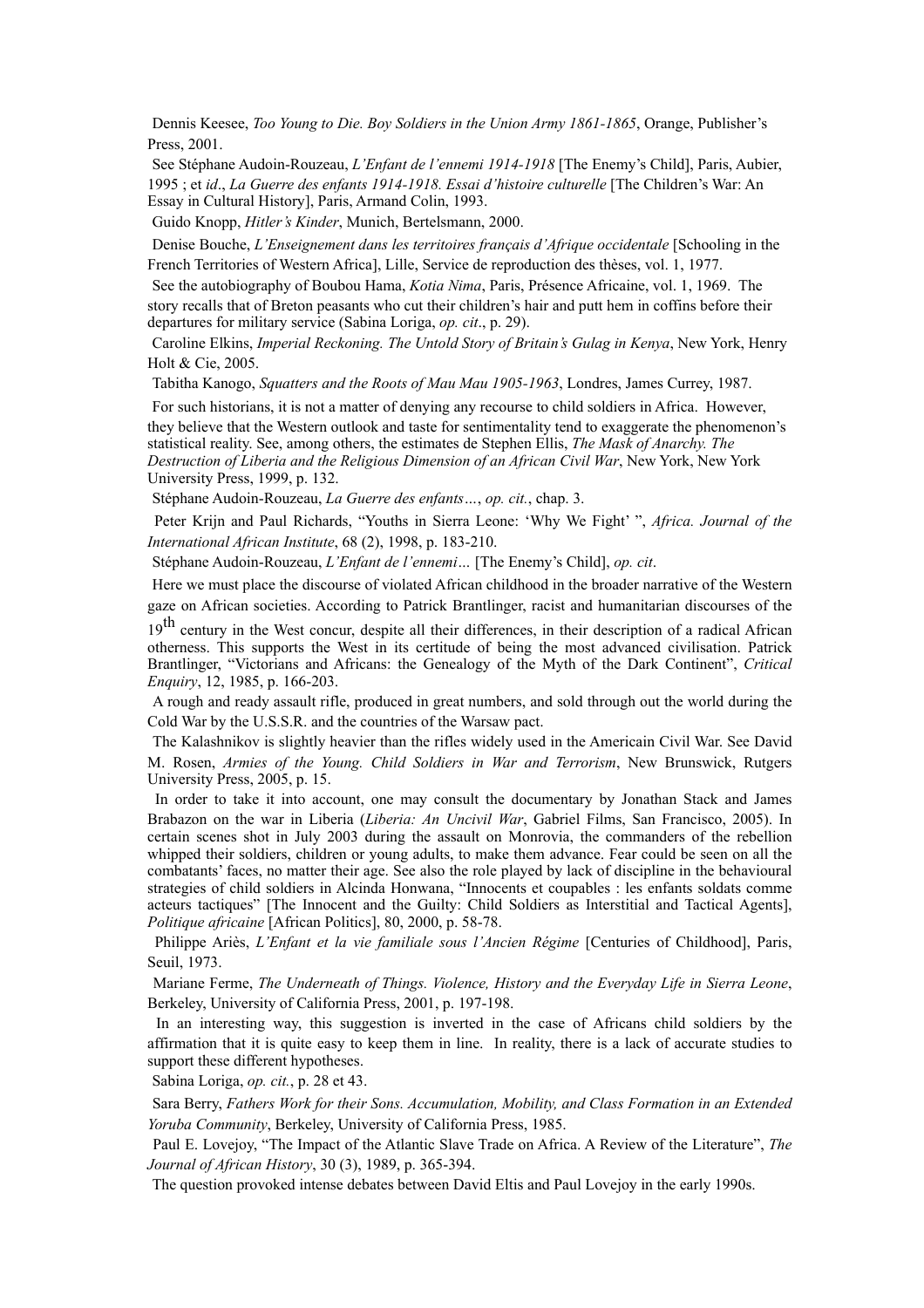Rosalind Shaw, *Memories of the Slave Trade. Ritual and the Historical Imagination in Sierra Leone*, Chicago, University of Chicago Press, 2002.

See Frederick Cooper, *From Slaves to Squatters. Plantation Labour and Agriculture in Zanzibar and Coastal Kenya, 1890-1925*, New Haven, Yale University Press, 1980. See also Cooper's contribution, in Frederick Cooper, Thomas C. Holt et Rebecca J. Scott., *Beyond Slavery : Explorations of Race, Labour and Citizenship in post-emancipation Societies*, Chapel Hill, University of North Carolina Press, 2000, p. 107-150.

Beverly Grier, "Invisible Hands: The Political Economy of Child Labour in Colonial Zimbabwe, 1890-1930", *Journal of Southern African Studies*, 20 (1), 1994, p. 27-52.

Hamilton Sipho Simelane, "Landlords, the State and Child Labour in Colonial Swaziland 1914-1947", *The International Journal of African Historical Studies*, 31 (3), 1998, p. 571-593. In a similar vein of research, see Wiseman Chijere Chirwa, "Child and Youth Labour on the Nyasaland Plantations 1890 -1953", *Journal of Southern African Studies*, 1993, 19 (4), p. 662-680.

Owen White, *Children of the French Empire. Miscegenation and Colonial Society in French West Africa 1895-1960*, Oxford/New York, Clarendon Press/Oxford University Press, 1999.

Ruth Ginio, "Marshal Pétain Spoke to Schoolchildren. Vichy Propaganda in French West Africa 1940 -1943", *International Journal of African Historical Studies*, 33 (2), 2000, p. 291-312.

See the work of precursors collected by Odile Goerg and Hélène d'Almeida-Topor, *Le Mouvement associatif des jeunes en Afrique noire francophone au XXe siècle* [The Associative Movement of

Youths in 20<sup>th</sup> Century Francophone Africa], Paris, L'Harmattan, "Cahiers Afrique noire – 12", 1989. See also Achille Mbembe, *Les Jeunes et l'ordre politique en Afrique* [Youths and the Political Order in Africa], Paris, L'Harmattan, 1986.

Here as well the difference between youth and childhood is only delicately distinguished, the province of conventions or perceptions. This article does not mean to draw the line between these two groups in African societies. The works consulted do not, moreover, agree, on the age at which child soldiers can be told from adolescent combatants: some choose 7 years, others 12, even 16 years of age.

Oliver Furley, "Child Soldiers in Africa", in Oliver Furley, *Conflict in Africa*, Londres, Tauris, 1995, p. 28-45.

David M. Rosen, *Armies of the Young*, *op. cit*.

Tom Bennet, *Using Children in Armed Conflict. A Legitimate African Tradition?*, South Africa, Institute for Security Studies, « Monograph – 32 », décembre 1998.

The restitution of a pre-colonial past is made more difficult by the dearth of written sources. Despite recourse to oral sources, historians of Africa remain handicapped by the much greater archival density afforded their colleagues specializing in Europe or India.

Ibrahim Abdullah, "Bush Path to Destruction. The Origin and Character of the Revolutionary United Front/Sierra Leone", *The Journal of Modern African Studies*, 36 (2), 1998, p. 203-235. See also Ibrahim Abdullah and Patrick Muana, "The Revolutionary United Front of Sierra Leone. A Revolt of the Lumpenproletariat", in Christopher Clapham (dir.), *African Guerrillas*, Oxford, James Currey, p. 172-194.

By Iranian director Bahman Ghobadi, produced by Palace Films in 2005.

Christian Geffray, *La Cause des armes au Mozambique : anthropologie d'une guerre civile* [The Cause for Arms in Mozambique: Anthropology of a Civil War], Paris, Karthala, 1990. See also Paul Richards, "Rebellion in Liberia and Sierra Leone. A Crisis of Youth", in Oliver Furley, *Conflict in Africa*, Londres, Tauris, 1985, p. 134-170 ; or Franck Van Acker and Koen Vlassenroot, "Les 'Mai Mai' et les fonctions de la violence milicienne dans l'Est du Congo [The Mai-Mai and the Uses of Militia Violence in the East Congo], *Politique africaine* [African Politics], 84, 2001, p. 103-116.

Christian Geffray, *op. cit.* For a more recent text in the category of youth in Africa, one may also consult Jon Abbink and Ineke Van Kessel, *Vanguard or Vandals. Youth, Politics, and Conflict in Africa*, Leiden, Brill, 2005.

Ahmadou Kourouma, *Allah n'est pas obligé* [Allah Is Not Obliged, London, William Heinemann, 2006], Paris, Seuil, 2000. For a more recent autobiography from a female point of view, see China Keitetsi, *Child soldier. Fighting for my Life*, Bellevue, Jacana, 2002.

Ken Saro Wiwa, *Sozaboy*, Port Harcourt, Saros International Publishers, 1985. [repr. London, Longman, 1995]